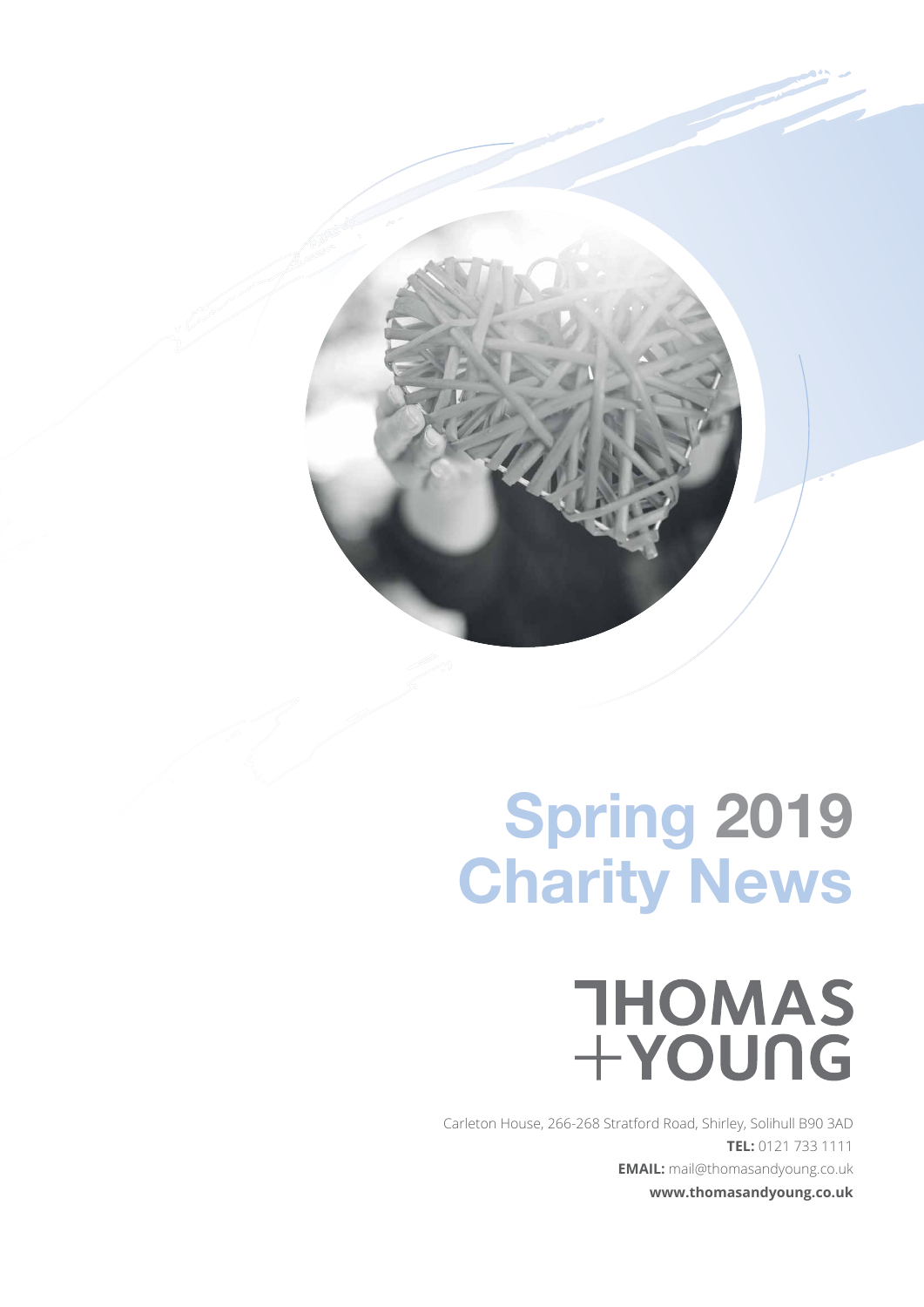

Our Charity News includes useful guidance on reserves, risk including cyber breaches and the first digital code of practice. We also consider the impact of conflicts of interest, related parties and non-charitable connections and other pertinent issues giving you the inside track on the sector's current hot topics and latest guidance.

The newsletter is applicable to the whole of the United Kingdom and makes reference to the three UK charity regulators:

- the Charity Commission for Northern Ireland (CCNI)
- the Office of the Scottish Charity Regulator (OSCR) and
- the Charity Commission for England and Wales (CCEW).

All the articles may be of interest however to aid you we have included the following key:



## **Hot topics**

**Risk registers, is yours working for you?** 



Many charities state that they have a risk register. Often when it is produced, it is a colour coded spreadsheet identifying risks and highlighting whether they are considered significant. For many it has become a

tick box exercise of identifying risks but not actually managing them.

Instead of a traditional register (or in addition to), a risk policy might work better. A risk policy would involve the trustees asking themselves where they are willing to take risks. This therefore needs to be linked to strategy. Areas to be considered:

- impact
- reputation
- compliance
- financial sustainability
- specific risks.

It can be helpful to focus on three broad categories of risk: project risks, operational risks and strategic risks.

A charity's approach to risk will usually encompass a level of risk taking. Trustees should decide where they are prepared to take risks in order to innovate and grasp opportunities but still be alert and respond to their strategic risks.

Is now the time to revisit what your charity does on risk?

#### **Defending your reserves policy**



As trustees, do you consider your reserves are something to protect or something to manage?

More often than not, reserves are considered as something to protect. The UK has been through an unpredictable decade with economic downturns, slow growth and more recently, significant Brexit uncertainty. A high level of reserves that a charity holds has often been defended as something that needs to be protected, a 'rainy day fund'.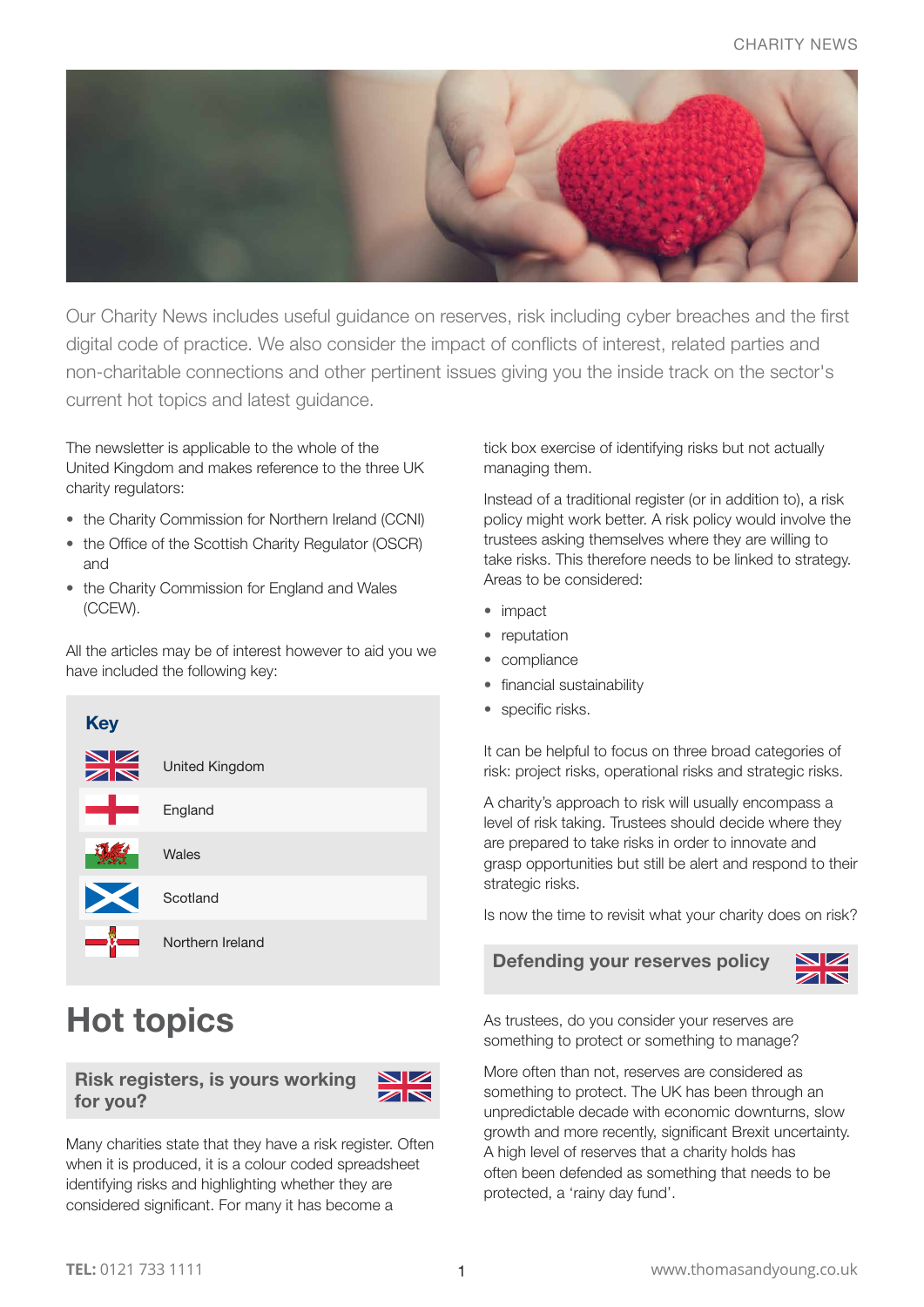However is this how trustees should think about reserves? Reserves are unspent income. As a donor to a charity, you would expect a good reason for that income not to be spent on charitable activities. Should trustees think of reserves as an opportunity cost, what is the charity missing out on?

Trustees develop the overall strategy of the charity including the financial strategy. The level of reserves required should be directly related to this strategy. It has been found that high levels of reserves can lead to complacency and poor financial practices and potentially will also deter donors / grants makers.

Ultimately the level of reserves held should be supported by an intelligent reserves policy which incorporates a detailed understanding of income streams, the charity's expenditure commitments and the level of risk, which links back to strategy. Where risks are identified, trustees should be trying to manage them without necessarily building up high levels of reserves. This could mean, diversifying income, partnering with another charity or altering its expenditure.

#### **Does Wales need its own regulator?**

Joe Saxton, founder of nfpSynergy, a research consultancy for the charity sector, made the case for creating a separate regulator for Wales at gofod3 on 21 March, an annual conference organised by Wales Council for Voluntary Action.

Creating a new regulator would also be in keeping with the pattern of other government bodies which are devolved, and Scotland and Northern Ireland have their own regulators, he added.

'Having a charity commission that covers England and Wales is an anomaly.'

Joe Saxton lists ten reasons in a blog:

- 1. Wales is not like England!
- 2. The Welsh public prefer to support Welsh charities
- 3. Other regulators and government bodies tend to be fully devolved or UK wide
- 4. The Welsh charity sector needs and delivers a separate identity
- 5. We need to know the size and shape of the Welsh charity sector
- 6. The other devolved nations of the UK have their own charity regulator
- 7. The public are reassured by knowing about charity regulators
- 8. CCEW has no strategy for Wales
- 9. CCEW delivers no Wales specific reports or content

10. Charity regulation in Wales should be accountable to the Welsh Government.

A spokesperson from the CCEW responded by clarifying that it operates with four offices, one of which is based in Newport, Wales and which operates bilingually in Welsh and English.

#### **Conflicts of interest**



In an number of recent CCEW statutory enquiries there has been a running theme of trustees not managing conflicts of interest. The findings are often coupled with breaches of trust and trustees not complying with their duty to apply charity funds. On too many occasions they point to trustees gaining personal benefit from transactions where clear conflicts of interest have not been managed.

The OSCR blog on 'Trustee Governance - conflicts of interest and related party transactions' highlights that charities often do have a register of trustee's interests but the register is not regularly updated or not all trustees have returned their declarations.

OSCR proposes that trustees should complete 'annual declaration of transactions the charity has had with, and donations the charity has received from, their related parties. This can also be combined with a declaration of expenses waived (which is also a required disclosure in the accounts).'

Of course having annual declarations must be coupled with a policy of how to deal with such conflicts.

**Links with non-charities**



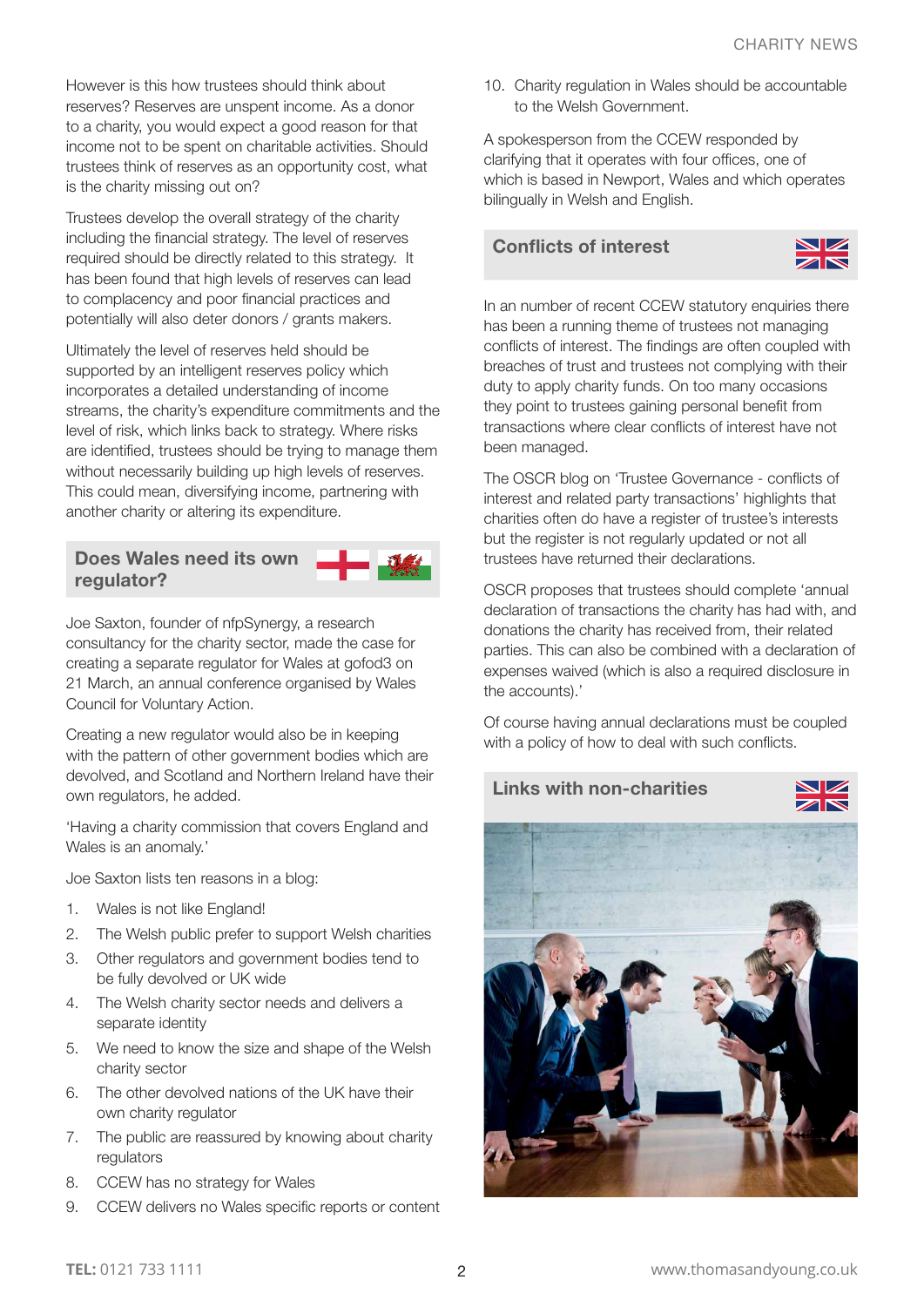Further to a consultation last year, CCEW has updated its guidance for charities with close links to noncharitable organisations citing examples where charities have not sufficiently managed the links. In some cases this has allowed charities to be misused to further noncharitable interests, including commercial or private interests.

The new guidance does not set out new rules or regulations, but draws together relevant law and practice in setting out six principles to help trustees ensure the charity's interests and independence:

- recognise the risks
- do not further non-charitable purpose
- operate independently
- avoid unauthorised personal benefit and address conflicts of interest
- maintain your charity's separate identity
- protect your charity.

CCEW point out that charities can set up or keep a close connection with a non-charitable organisation in order to make a positive difference for their beneficiaries. Work with non-charitable organisations must always further the charity's objectives. Trustees must not allow resources or activities to fund or support non-charitable purposes and should identify, properly address and review risks which come from the connection.

The guidance includes three checklists to help trustees assess whether the guidance has been applied. These checklists could also be used in other jurisdictions as a matter of best practice.

Guidance: **[bit.ly/2GpxgwZ](https://www.gov.uk/guidance/guidance-for-charities-with-a-connection-to-a-non-charity)**

#### **Free updated GDPR guidance**



The Institute of Fundraising (IoF) has updated its GDPR guidance. A year since implementation of the legislation, the original guidance has been tweaked to include the latest thinking, and provide some more tips and advice.

The Information Commissioner's Office made it clear that organisations will need to continue to update their policies and procedures at appropriate intervals to ensure they are compliant with data protection laws, and 'just like a car needs regular servicing and an annual MOT, charities need to be regularly reviewing and checking that their processing of personal data is being done fairly and lawfully'.

The guidance includes new information on minimising data protection risks, advice about when to employ a

data protection officer and how to assess a legitimate interest for direct marketing under GDPR.

Guidance: **[bit.ly/2Djz8FQ](https://www.institute-of-fundraising.org.uk/blog/gdpr-what-we-didnt-know-last-year/)**

#### **Brexit related issues**



At the time of publication, there is still no clear picture of the Brexit situation. If it has not been done already, it is recommended that charities spend time considering how all potential outcomes could affect them. There is a huge amount of helpful literature available.

#### Guidance: **[bit.ly/2Indd4E](https://www.ncvo.org.uk/policy-and-research/europe) [bit.ly/2XksXJ7](https://www.icaew.com/library/brexit-practical-guides/brexit-charities) [bit.ly/2vd98Hr](https://www.ncvo.org.uk/policy-and-research/europe)**



#### **More charities experiencing cyber breaches**



According to the government's annual survey, over 22% of charities have identified breaches or attacks (business sector: 32%). Although a lower percentage of charities identify breaches compared to business, the cost is higher (£4,180 for businesses and £9,470 for charities).

The most common attacks are:

- phishing emails (81% of charities experienced breaches or attacks)
- others impersonating their organisation online (20% of charities experienced this issue)
- viruses or other malware, including ransomware (18% of charities experienced this issue).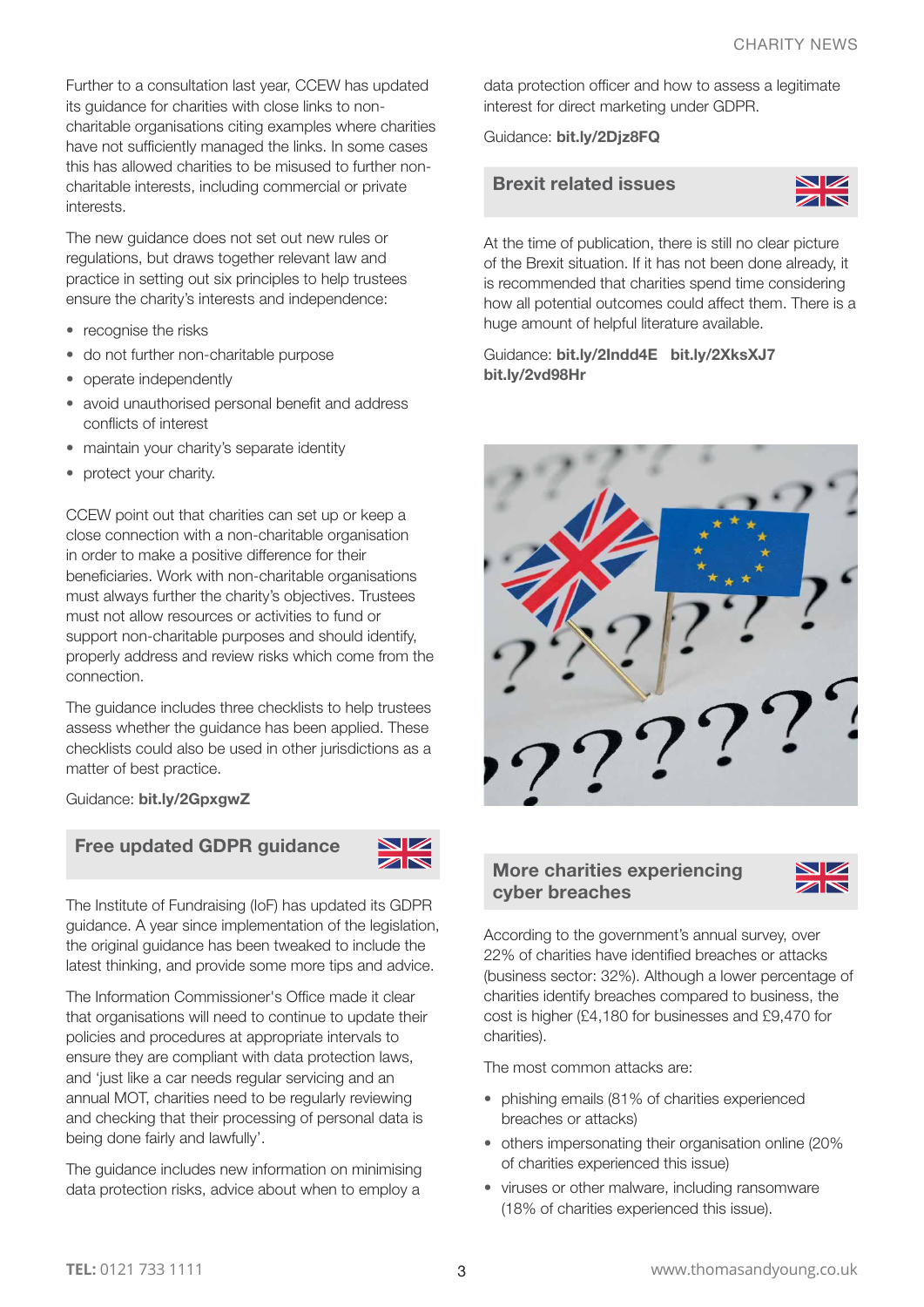Although the survey notes that the GDPR, has helped to ensure charities take action on cyber security, there is still more that can be done, especially around staff engagement and training. The survey revealed that 49% of charity trustees are only updated once a year on cyber security (Business sector: 34%) and cyber security training has only been given to staff in 29% of charities.

There has been an increase in awareness with 75% of trustees and senior management stating cyber security is a high priority (2018: 53%). Awareness of this problem appears to correlate with the size of charity, with smaller charities not identifying this as such a high priority.

The government has published a helpful '10 Steps to Cyber Security' but only 53% of charities have taken actions towards five or more of these steps.

Guidance: **[bit.ly/2ZcbW5v](https://www.ncsc.gov.uk/collection/10-steps-to-cyber-security)**

#### **UK's first charity digital code of practice**



The UK's first charity 'Digital Code of Practice' has been developed to provide charities with practical advice on incorporating digital technology into their work. The code has been managed by a steering group of representatives from across the sector. It is voluntary and free to access for all charities and there are two versions available, one specifically for small charities.



TheLloyds Bank UK Business Digital Index 2017 showed only 48% of charities had full basic digital skills, and 50% of charity leaders lack confidence in introducing digital change.

The code has identified seven principles to be considered by charities wishing to develop their digital activity. The principles cover best practice relating to leadership, beneficiaries and other stakeholders,

culture, strategy, skills, adaptability and managing risks and ethics. It also sets out how to measure success when making changes to digital activities.

Guidance: **[bit.ly/2V69SwL](https://doit.life/charity-digital-code)**

#### **Applying to become a Scottish charity**



OSCR receives 1,100 applications for charitable status every year and since 2006 these applications have been paper-based.

OSCR can now process online application forms for anyone who wishes to apply to become a charity. From 1 May 2019, all incoming applications for charitable status must be submitted using the new online form.

### **Accountancy and tax update**

#### **Charities SORP (FRS 102) Information Sheet 2 published**



In January 2019, 'Charities SORP (FRS 102) Information Sheet 2: Accounting for Gift Aid payments made by a subsidiary to its parent charity where no legal obligation to make the payment exists' was published. Information sheets allow the joint SORP-making body to clarify the application of the SORP or of particular recommendations contained within the SORP.

*'It aims to provide guidance on the requirements of FRS 102 and the recommendations of the SORP related to this issue and suggest possible solutions for the implementation and disclosures of these changes*.'

The guidance and examples focus solely on the situation where there is no legal obligation for the subsidiary entity to make a Gift Aid payment to the parent charity and focus only on the impact on the subsidiary.

Guidance: **[bit.ly/2ZeSrJJ](http://www.charitysorp.org/media/646752/Charities-SORP-Information-Sheet-2-January-2019.pdf)**



Changes to probate fees (the cost of administering a deceased person's estate or Will) have been delayed from the proposed introduction date of 1 April 2019 as the government is preoccupied with 'other parliamentary business'. Historically the fees have been chargeable at a 'flat rate' but the government wants charges to be linked to the size of the estate. It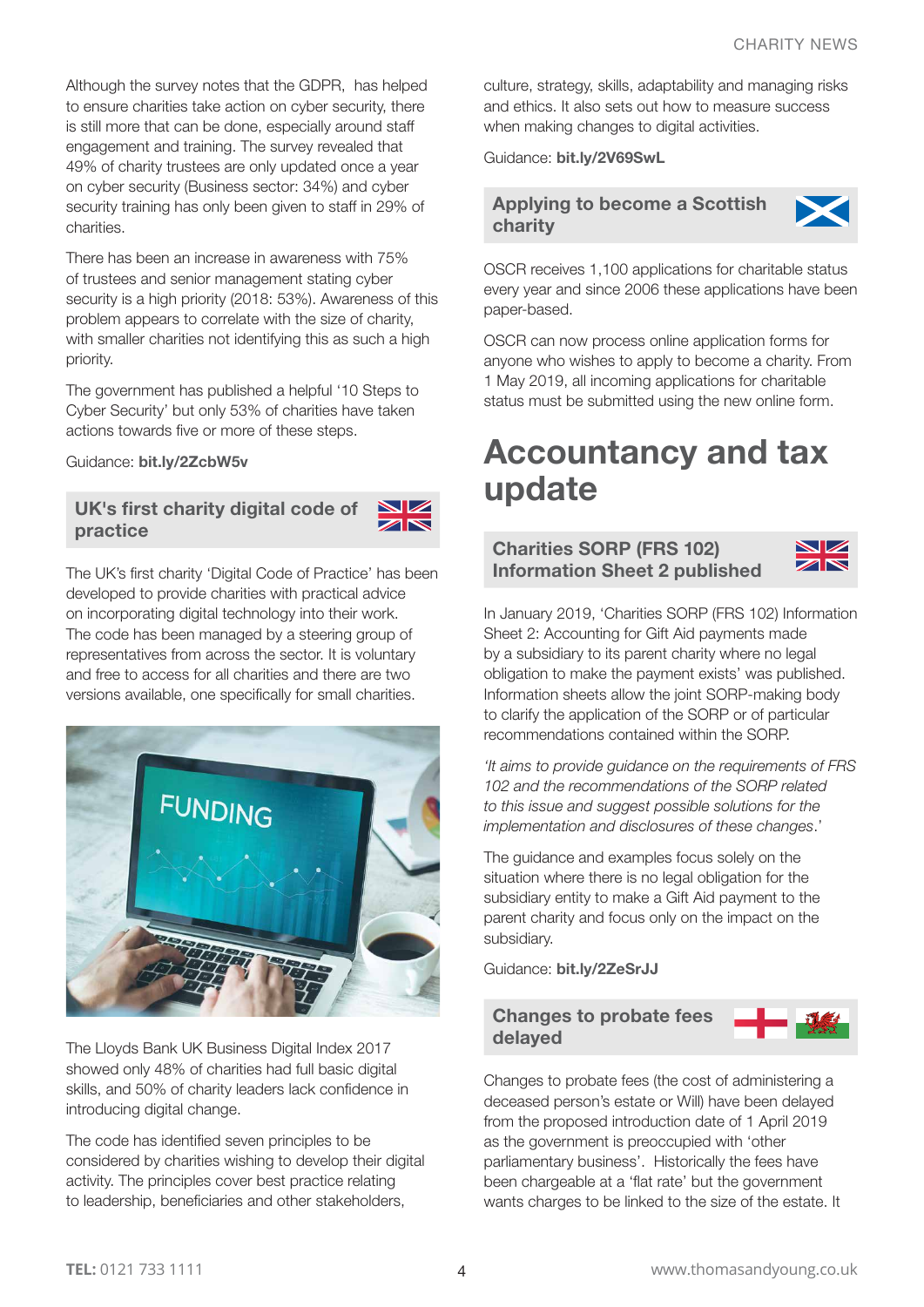is expected that this change will now be debated in the House of Commons.

Four umbrella bodies, IoF, Remember a Charity, Institute of Legacy Management (ILM) and National Council for Voluntary Organisations (NCVO) have warned that the proposed changes to probate fees could reduce legacy income available for charities by £10 million. These bodies have requested that probate fees for estates and Wills that include legacy gifts be reduced and requested a meeting with the Ministry of Justice to consider this issue.

A letter from Lucy Frazer, Parliamentary Under-Secretary of State for Justice, stated that the changes have been delayed but that the government planned to press ahead, though did not give a timescale. She also indicated that the changes would not affect the charity sectors' income:



*"I want to reassure you that the fees for these estates will never amount to more than 0.5 per cent of the value of the estate".* 

#### **VAT zero-rate certificates on charity buildings**



Two recent cases regarding the issue of VAT zerorate certificates for charity buildings have highlighted the danger of assuming that the zero-rate of VAT will apply. Both the Upper Tribunal (UT) case of Greenisland Football Club (GFC) and the First Tier Tribunal (FTT) decision of Marlow Rowing Club may point to a hardening of HMRC's policy with regard to penalties issued for incorrect certificates.

The case of GFC related to a penalty issued by HMRC for the incorrect issue of a zero-rate VAT certificate. HMRC contended that GFC had wrongly issued the certificate to a contractor who supplied construction

services in respect of a new clubhouse. GFC argued that the building works were correctly zero-rated as the intended use of the the building, was as a village hall, providing social or recreational facilities to the local community.

The FTT allowed the appeal and confirmed that if its decision was wrong then GFC would have a reasonable excuse for issuing the zero-rate certificate and the penalty should be withdrawn. The case went to the UT which overturned the FTT's decision on the liability of the works, holding that the FTT had applied the wrong tests. However it refused to uphold the penalty because it accepted the charity's defence that the certificate was issued after careful and reasonable consideration by the trustees as they had contacted its advisers who gave verbal advice that the building would be zero rated.

HMRC argued in court that all charity trustees must seek an HMRC determination before issuing a certificate. This is inconsistent with published HMRC guidance which states that the decision of trustees will be accepted where either they seek professional advice or a determination from HMRC is sought.

In contrast the Marlow Rowing Club had a similar penalty upheld and the issue of the certificate was deemed 'careless'. In this case the Club had obtained detailed opinions from a QC and accountants confirming the possibility of zero-rating, subject to developments in case law.

Contact us for the latest advice in this area especially when considering projects where zero-rating might apply.

#### **Charity tax update**



From 6 April 2019, the following changes apply:

**Gift Aid Small Donation Scheme** (GASDS) applies to small charitable donations where it is impractical to obtain a Gift Aid declaration. GASDS limit is raised to £30 from £20.

**Small trading exemption limits** have increased for charities from £5,000 per annum to £8,000. Where the turnover is greater than £5,000 (rising to £8,000), the limit is increased to 25% of the charity's total incoming resources, subject to an overall upper limit of £50,000 (rising to £80,000).

**Gift Aid Retail Scheme** rules allowing charity shops using the scheme to send letters to donors every three years (rather than every tax year) when their goods raise less than £20 a year.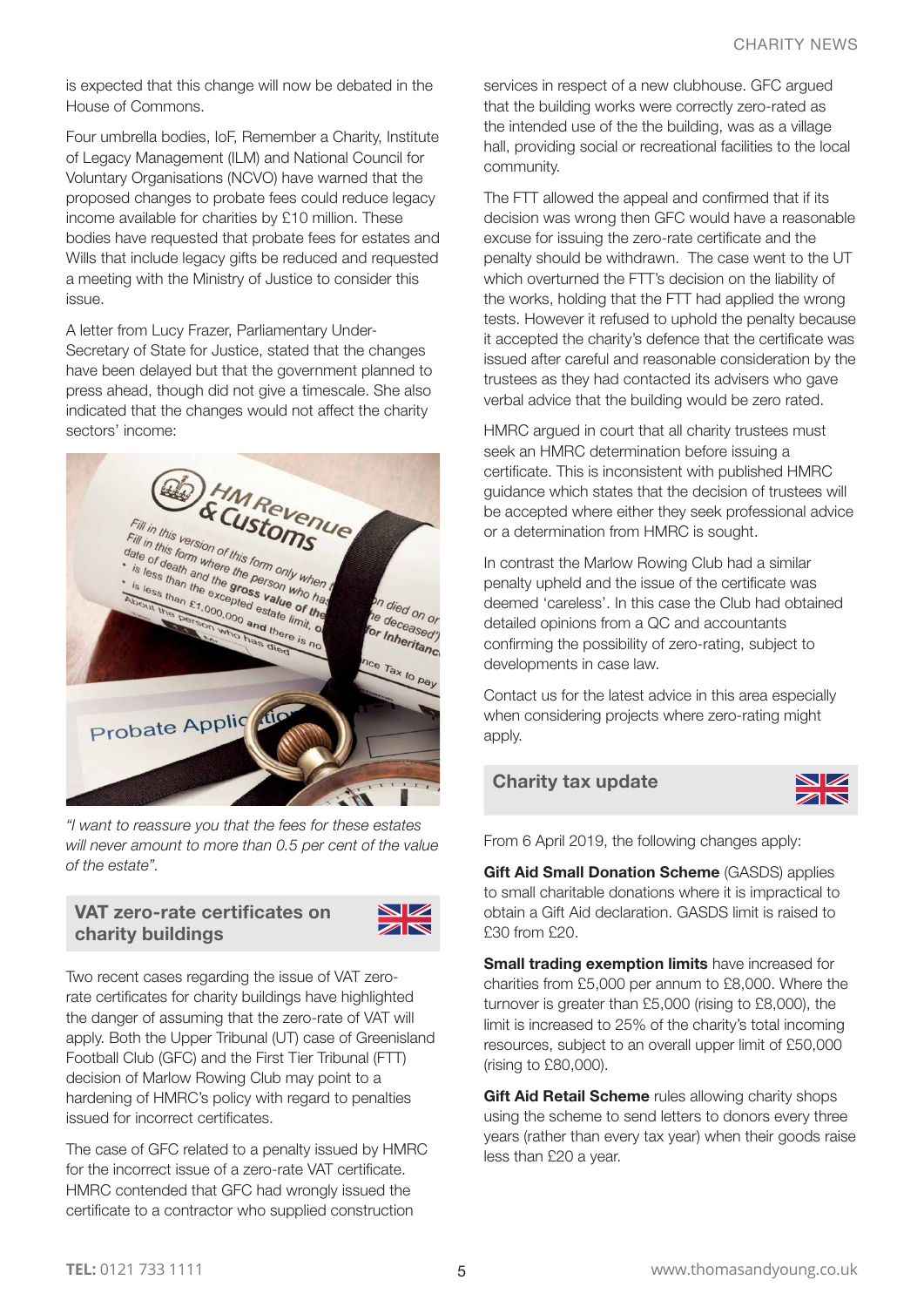#### **Charitable exemption for business rates in Northern Ireland**



Charitable exemption can apply where a property is occupied by a charity **and** where the actual use of the premises is dedicated to the charitable objectives of that charity.

Just because you are a charity does not necessarily mean you are exempt from business rates as both of the conditions must apply and the Land & Property Services will require proof of both parts. This can be a complicated area and charities should ensure they seek professional advice.

If you believe that your property should be exempt from business rates, you can apply for exemption using the non-domestic rates application for exemption form.

## **Legislative update**

#### **Employment law update**



From 1 April 2019, the following change applies:

• Increase in the National Minimum Wage (NMW) which for workers aged 25 and over, is £8.21 up from £7.83 (other NMW rates apply)

From 6 April 2019, the following changes apply:

- Increase in Statutory Sick Pay (SSP) to £94.25 from £92.05 per week
- Increase in Auto Enrolment Pension contributions where employers must contribute a minimum of 3% and the total contribution must amount to 8%

From 7 April 2019, the following change applies:

• Increase in statutory pay for maternity, paternity, adoption and shared parental leave to £148.68 from £145.18 per week.



#### **Scottish charity accounting and taxation**



Scottish charities have their own legislation and taxation rules. Changes applicable include:

- A new Statutory Instrument has been published: the significant amendments in 'Update Bulletin 2' are applicable for periods commencing on or after 1 January 2019. This incorporates the 'FRS 102 Triennial amendments'. The legislation does not appear to allow for early adoption.
- When a charitable donation is made under the Gift Aid scheme, the charity can claim back 20% basic rate tax on any donations. Using Gift Aid can also generate a refund for higher rate and additional rate taxpayers. Across the UK higher rate taxpayers can claim back the tax difference between the higher rate and basic rate on the donation. A cash gift of £80 thus generates a refund of £20 for the charity, which receives £100. The donor claims back tax of £20, making the net cost of the gift only £60.
- Scottish taxpayers pay income tax rates which differ from those payable across the rest of the UK. Donations by Scottish taxpayers paying at the starter rate of 19% will be treated in the same way as 20% taxpayers in the rest of the UK. Donors may need to check that they have paid enough tax to cover the Gift Aid claim, however. Scottish taxpayers using Gift Aid who pay tax at 21%, 41% or 46% claim the difference between these rates and the 20% basic rate.

## **Consultations**

**Consultation on the process for developing the SORP**



The charity regulators in the UK (CCEW, OSCR and CCNI) as the SORP-making body for charities sought views on what changes may be needed to the process used to develop the SORP 'Guiding the Development of the Charities SORP'. The SORP-making body aims to make changes so that the charities SORP continues to serve the needs of those interested in the work of the charity sector and the sector itself as well as it can.

A consultation document was issued: Guiding the Development of the Charities SORP. In addition to inviting responses, two consultation events were held and a number of respondents requested a meeting with the Panel to express their views.